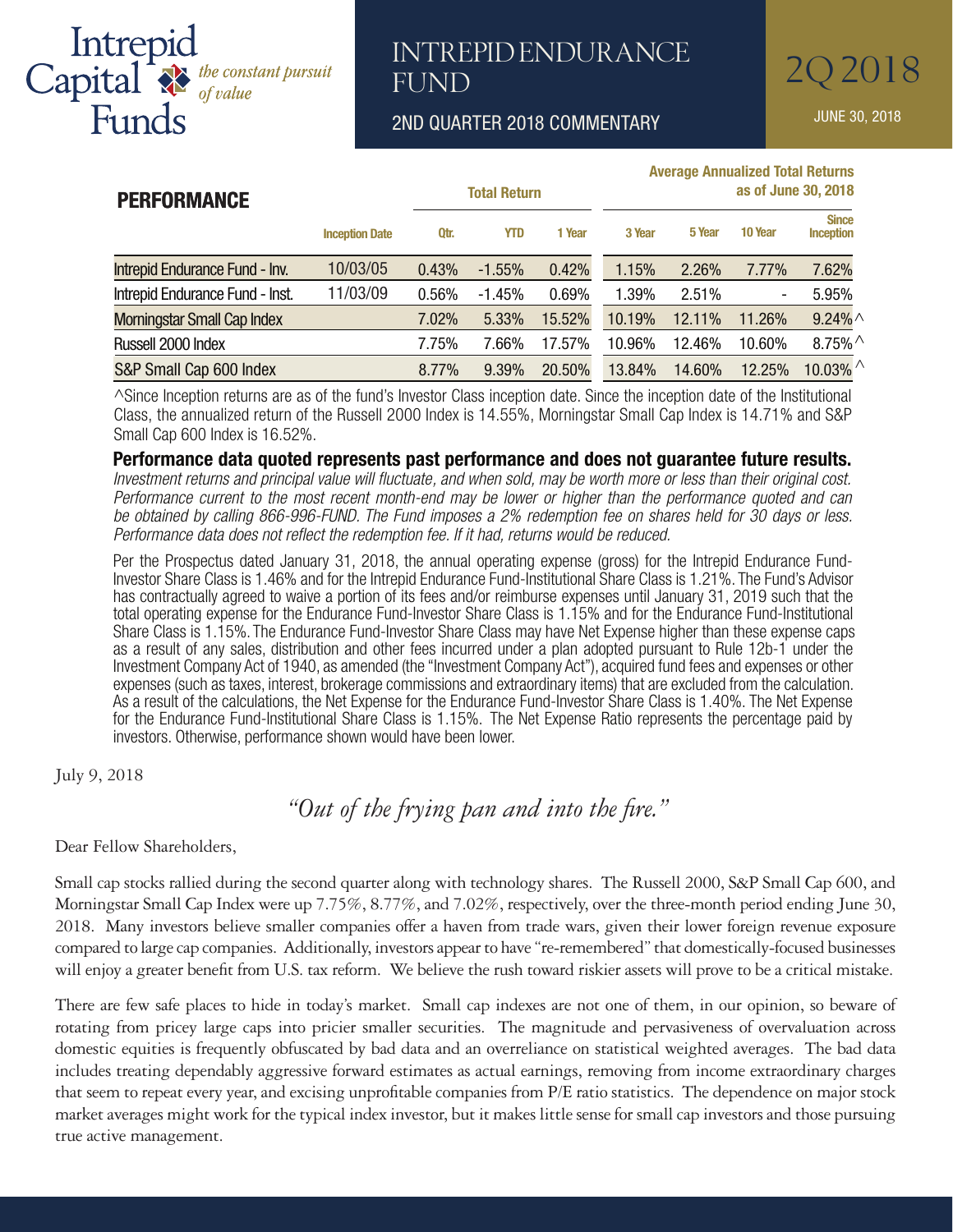

## **FUND**

The technology bubble that popped in 2000 is regarded as the biggest stock and commency, a matter that pepper an 2000 to regulated as the reggeression market bubble in history. Thoughtful valuation metrics such as Robert Shiller's CAPE Ratio<sup>1</sup> for the S&P 500 show the tech bubble to be in a world all its own, with today's market tying 1929 as the second richest market ever. Second richest ever.... that alone should be enough to give serious investors pause. However, there's more to this story.



| <b>Top Ten Holdings</b>             | (% OF NET ASSETS) |
|-------------------------------------|-------------------|
|                                     |                   |
| Baldwin & Lyons, Inc. - Class B     | 4.9%              |
| Amdocs Ltd.                         | 3.6%              |
| Net 1 UEPS Technologies, Inc.       | 2.5%              |
| iShares Gold Trust                  | 2.3%              |
| Hallmark Financial Services, Inc.   | 1.7%              |
| Crawford & Co. - Class A            | 0.9%              |
| Donnelley Financial Solutions, Inc. | 0.8%              |
| Dundee Corp. - Class A              | 0.3%              |
| Ezcorp, Inc., 06/15/2019, 2.125%    | 0.2%              |
| Syntel, Inc.                        | 0.1%              |
|                                     |                   |

Top ten holdings are as of June 30, 2018. Fund holdings are subject to change and are not recommendations to buy or sell any security.

The S&P 500 is an index dominated by its largest members. Today, that list is led by Apple, Amazon, Google, Microsoft, and Facebook. At the tech bubble peak, it was Microsoft, Cisco, General Electric, Intel, and Exxon Mobil. Back then the top 30 companies accounted for half of the market cap of the entire index, whereas it takes 50 companies today. On March 24, 2000,

when the broader market peaked during the tech bubble, the S&P 500 P/E was 29.2x versus 23.7x when we ran the numbers a few weeks ago (June 21, 2018). Nevertheless, *median* statistics paint a different picture, and one that's more harrowing for active managers. P/E 29.2x **Median P/E 18.9x** P/E 23.7x **Median P/E 24.1x** s weeks ago fune 21, 2010). Treventifiers, *meanan* statistics paint a unicient picture, and

| S&P 500 on March 24, 2000 |       |                         |       | S&P 500 on June 21, 2018 |       |                          |       |  |
|---------------------------|-------|-------------------------|-------|--------------------------|-------|--------------------------|-------|--|
| P/E                       | 29.2x | Median P/E              | 18.9x | P/E                      | 23.7x | <b>Median P/E</b>        | 24.1x |  |
| EV/EBITDA                 | 14.9x | <b>Median EV/EBITDA</b> | 9.3x  | EV/EBITDA                | 13.5x | Median EV/EBITDA $14.1x$ |       |  |

The median P/E of the S&P 500 at the top of the tech bubble was 18.9x, whereas the current median P/E is 24.1x. Therefore, the typical big cap company is trading at a higher multiple than it was during the biggest bubble in history.<br>As an investor, maybe this would concern you, and maybe not. If you're unmoved, then try this on for As an investor, maybe this would concern you, and maybe not. If you're unmoved, then try this on for size. At the market's peak in 2000, the median P/E of the Russell 2000 small cap index was 18.4x.<sup>2</sup> Today, the median small cap P/E is 38.5x—a double over 18 years. market's peak in 2000, the median P/E of the Russell 2000 small cap index was  $18.4x$ .<sup>2</sup> Today, the median small cap

| $10 \, \text{J}0.74$ a double over 10 years. |       |                       |       |                                      |       |                        |       |  |
|----------------------------------------------|-------|-----------------------|-------|--------------------------------------|-------|------------------------|-------|--|
| <b>Russell 2000 on March 24, 2000</b>        |       |                       |       | <b>Russell 2000 on June 21, 2018</b> |       |                        |       |  |
| P/E                                          | 45.9x | Median P/E            | 18.4x | P/E                                  | 70.6x | Median P/E             | 38.5x |  |
| EV/EBITDA 12.7x                              |       | Median EV/EBITDA 9.8x |       | EV/EBITDA                            | 18.4x | Median EV/EBITDA 17.4x |       |  |
|                                              |       |                       |       |                                      |       |                        |       |  |

<sup>1</sup> Shiller, Robert. *Online Data Robert Shiller.* Yale University. www.econ.yale.edu/~shiller/data. Accessed 9 July 2018. Cyclically-adjusted P/E Ratio calculated as price divided by 10-year average earnings, adjusted for inflation. divided by 10-year average earnings, adjusted for inflation.<br>2 The Russell 2000 actually peaked on March 9, 2000, but we lined up the data retrieval with the S&P 500's peak

 $\epsilon$  no nacion zood actually pounds on material, zood, but we linds up the data forford with the out-ood o pount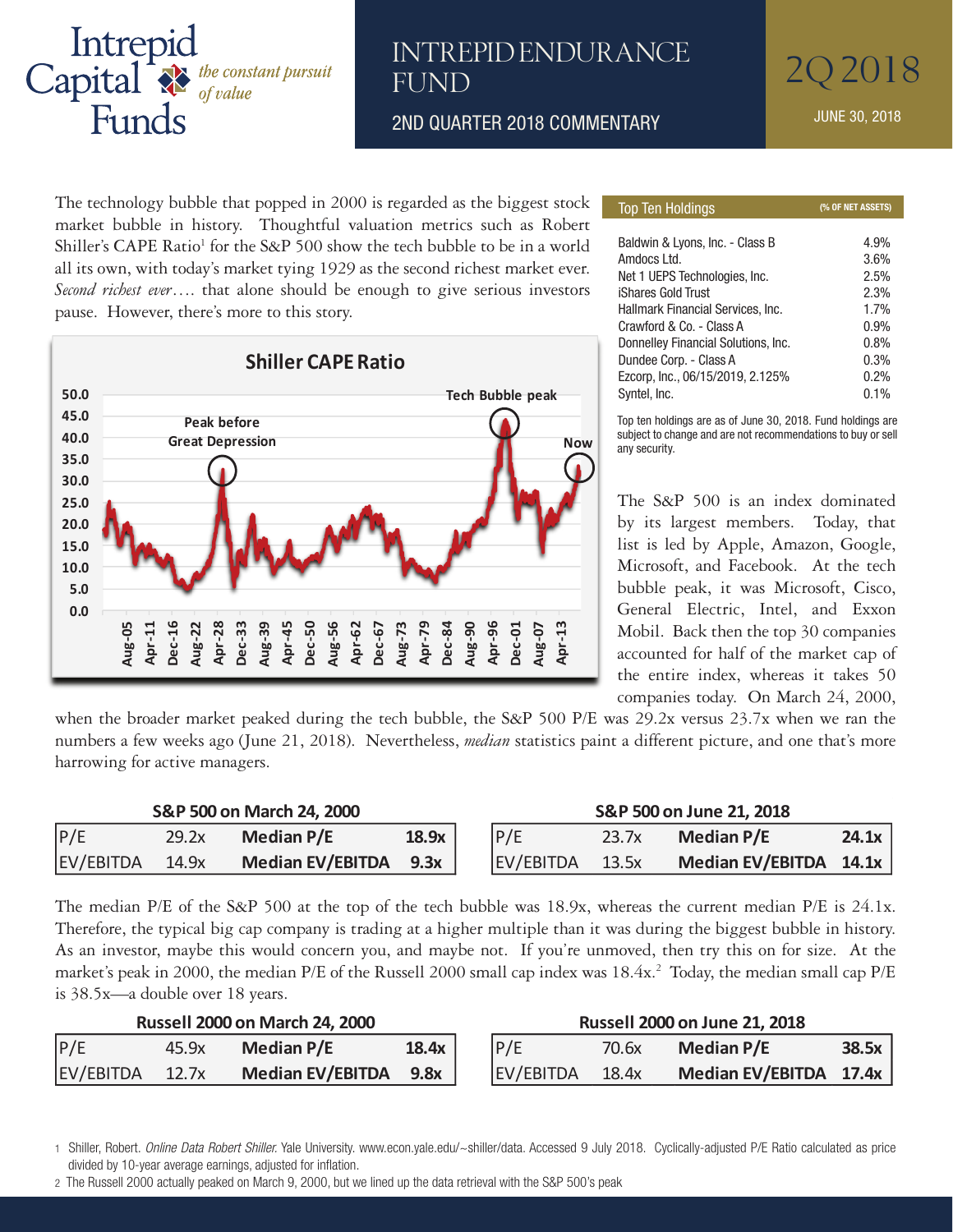

#### INTREPID ENDURANCE 202018 **FUND**

2ND QUARTER 2018 COMMENTARY JUNE 30, 2018

It was the opinion of many value managers, including Intrepid Capital, that cheap stocks were available in the late 1990s, even though many companies were trading for obscene prices. Within the lowest P/E quintile for the Russell 2000 at the apex of the tech bubble, the median nonfinancial company traded for 14x free cash flow. Currently, the lowest quintile P/E stocks in the Russell trade for a median free cash flow multiple of 24.8x. It's much harder to find value now even when you're looking in the right spots. Small public companies are more indebted today, and they are more likely to be unprofitable (33% of the index now versus 23% then).

Contrary to popular belief, lower tax rates do not support today's heady small cap multiples. Russell 2000 members derive 20% of revenue from foreign sources, which is only about 10% less than large caps. They also import many products that could be affected by trade war-related tariffs. Some major small cap-heavy industries that have less foreign exposure, like banks, are the most cutthroat and will see diminishing benefits from tax reform through good old-fashioned competition. Rising interest rates also present a strong counterweight to falling tax rates, given the high leverage of many small caps. The Net Debt/ EBITDA for the nonfinancial portion of the Russell 2000 is 4.8x, while the median net leverage ratio is a hefty 3.6x.

Top-line growth isn't likely to be investors' savior either. If our economic growth is entirely financed by debt, is our prosperity real? Over the past ten years, it has taken \$3 of incremental debt to drive every \$1 of GDP growth.<sup>3</sup> Perhaps the GDP Multiplier should be renamed the Debt Divider. The dependency of our nation's economy on borrowing isn't healthy, and if past is prologue, it will end with severe consequences.

U.S. small caps have never been more expensive, and the positioning of our portfolio reflects this environment. The Intrepid Endurance Fund (the "Fund") increased 0.43% during the second quarter and ended the period with 82.7% of assets held in cash and Treasury bills. If small cap benchmarks continue to rise in the near-term, it will be very difficult for the Fund to keep pace. We are prepared for market turmoil and a return to saner valuations. We believe the best approach is to own overlooked and uncorrelated securities. Recently we have found some value in the financial sector. In the absence of equity opportunities, Treasury bills yielding 2% are a good alternative in the current environment. 2017 that included significant adverse reserve developments. Baldwin's shares appreciated after U.S. small caps have never been more expensive, and the positioning of our portrollo reflects the

The Fund's top two contributors in the second quarter were Baldwin & Lyons (ticker: BWINB) and Hallmark Financial Services (ticker: HALL), two companies focused on commercial auto insurance. Both firms earned an underwriting profit in the first quarter, following a very tough 2017 that included significant adverse reserve developments. Baldwin's shares appreciated after the resignation of its Executive Chairman, who is also a controlling shareholder and manages a  $T$  The Fund  $\frac{1}{2}$  to the interval Trust (ticker: IAU), Retail  $T$ The Fund's top two contributors in the second quarter were Baldwin & Lyons (ticker: BWINB) and  $\epsilon$ 



hedge fund focused on insurance stocks with a successful track record. Other shareholders may believe his departure reduces tension between management and the board. Both Baldwin and Hallmark continue to trade at a discount to tangible book value, and we feel they are a reasonable place for our capital while we seek compelling opportunities. to the definition of  $\mathbf{u}$ 

The Fund's top three detractors were the iShares Gold Trust (ticker: IAU), Retail Food Group (ticker: RFG AU), and Net 1 UEPS Technologies (ticker: UEPS). Each of these contributed slightly more than the 10 basis point minimum negative impact we have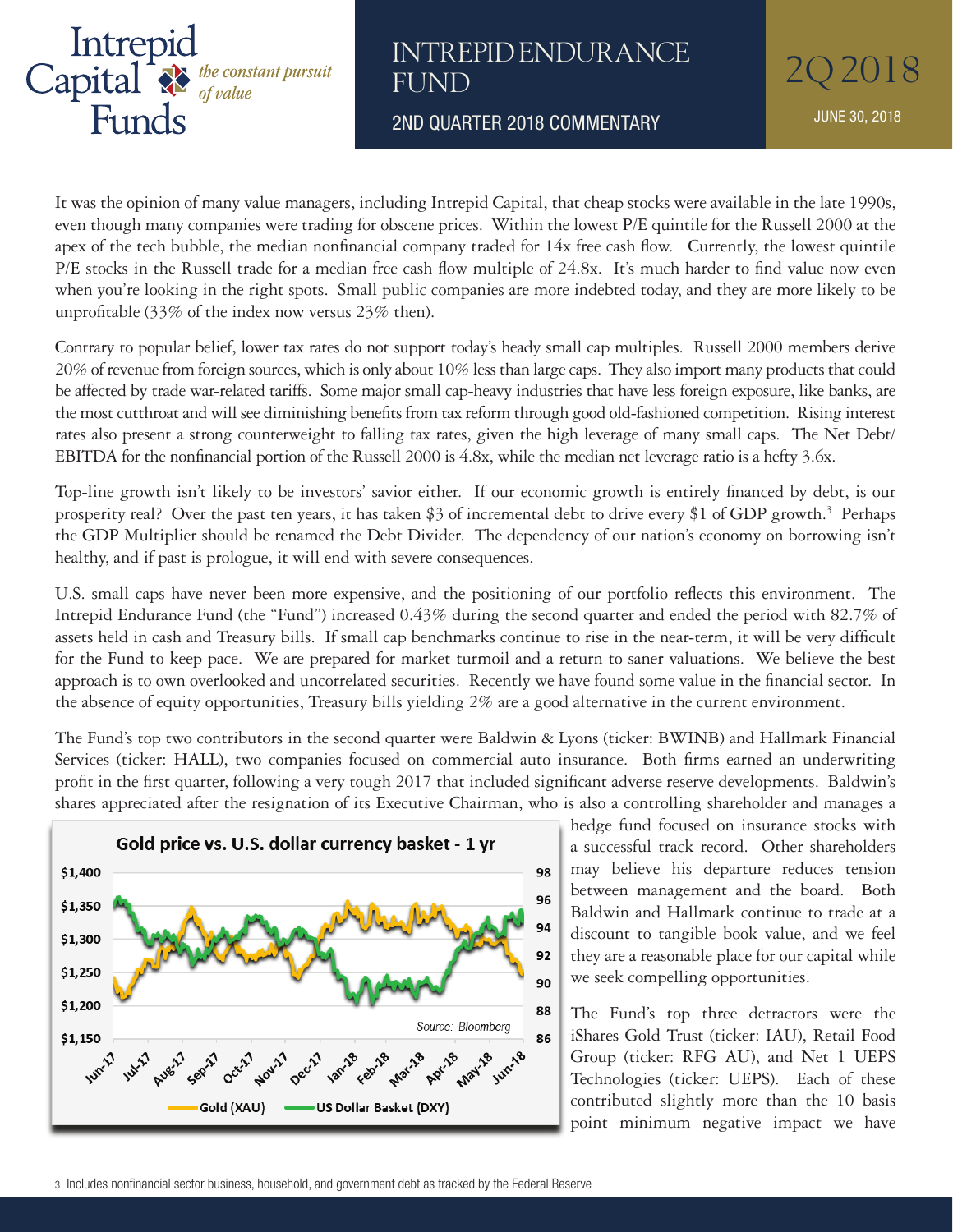

INTREPID ENDUR-202018 ANCE

2ND QUARTER 2018 COMMENTARY **The State of State 10 AUNE 30, 2018** 

defined for us to disclose them. Retail Food Group is discussed later in the letter. Gold prices sank in the second quarter due to rising interest rates and the strength of the U.S. dollar. Gold exploration spending is down, and production is becoming more challenging as the easy reserves have been mined. We expect loose monetary policy and a favorable supply and demand backdrop to help drive up gold prices in the long run; however, in the nearer term we also believe our gold position could flourish when other assets are in disarray.

Net 1 UEPS Technologies' (UEPS) stock rose sharply after first quarter earnings when the company reported the addition of several hundred thousand new customers for its EasyPay Everywhere banking offering, which will help offset the loss of the welfare distribution contract from the South African Social Security Agency. However, the shares gave back all those gains as the media continued to paint the company as a villain as it transitions the welfare contract to the South African Post Office (SAPO).

Predictably, it was reported today that hundreds of welfare recipients couldn't receive their grants due to a strike by Post Office workers for higher wages. UEPS never failed to deliver grants on time when it administered the entire contract. Whatever the case, our investment in UEPS is buttressed by the company's balance sheet and ownership of the third largest South Korean payments company, which have a current combined value that exceeds UEPS' stock price. The firm's continued provision of financial services to the underbanked population in South Africa would just be a bonus for us.

We acquired two new small positions during the quarter and sold one. We purchased Crawford & Company (ticker: CRD/A) and Donnelley Financial Solutions (ticker: DFIN). Crawford is one of the world's largest independent providers of claims management services to insurance companies and self-insured entities. The company's stock has underperformed for years due to weak top line growth, substandard margins, an underfunded pension, a muddied financial picture, and a dual class share structure. An aggressive restructuring program has significantly improved underlying profitability and the pension's status is much-improved. However, a declining contribution from administering the BP oil spill class action has overshadowed margin gains in Crawford's core outsourced claims management and third-party administration franchises. The recent sale of the underperforming class action business helps simplify the story. We acquired Crawford's shares at 5x EV/EBITDA. Competitors have been acquired recently at over twice that multiple. Crawford is selling for just over 10x estimated leveraged free cash flow.

Donnelley Financial Solutions, or DFIN, was spun off from the 150-year-old commercial printing company R.R. Donnelley in October 2016. DFIN supports the global capital markets compliance and transaction needs for corporations and their advisors and the investment management compliance requirements of mutual funds. DFIN helps companies comply with ongoing regulatory filings and deliver printed communications to investors, and it also provides language translation services. This creates a strong recurring revenue base (60%) to support the more volatile transactional revenue DFIN receives as a leading provider of data room solutions for corporate IPOs and M&A. DFIN still derives 40% of revenue from lower-margin legacy printing services, which are in structural decline, but this is being offset by fast-growing software and services. The shares had significantly underperformed since the spinoff due to volatility on the transactional side. We picked up a small position near the lows at a double-digit free cash flow yield but stopped buying when the stock rebounded due to sabre rattling from two small activist investors.

We sold Retail Food Group, the restaurant franchisor, during the quarter. *Men at Work* put it best, *"Do you come from a land down under?...You better run, you better take cover."* In last quarter's letter, we informed you that we were performing additional diligence on the name. We shipped two of our brightest blokes to Australia for a walkabout to uncover the real story on Retail Food Group (RFG). They witnessed a kangaroo get plowed by a speeding Jeep in the bush, but that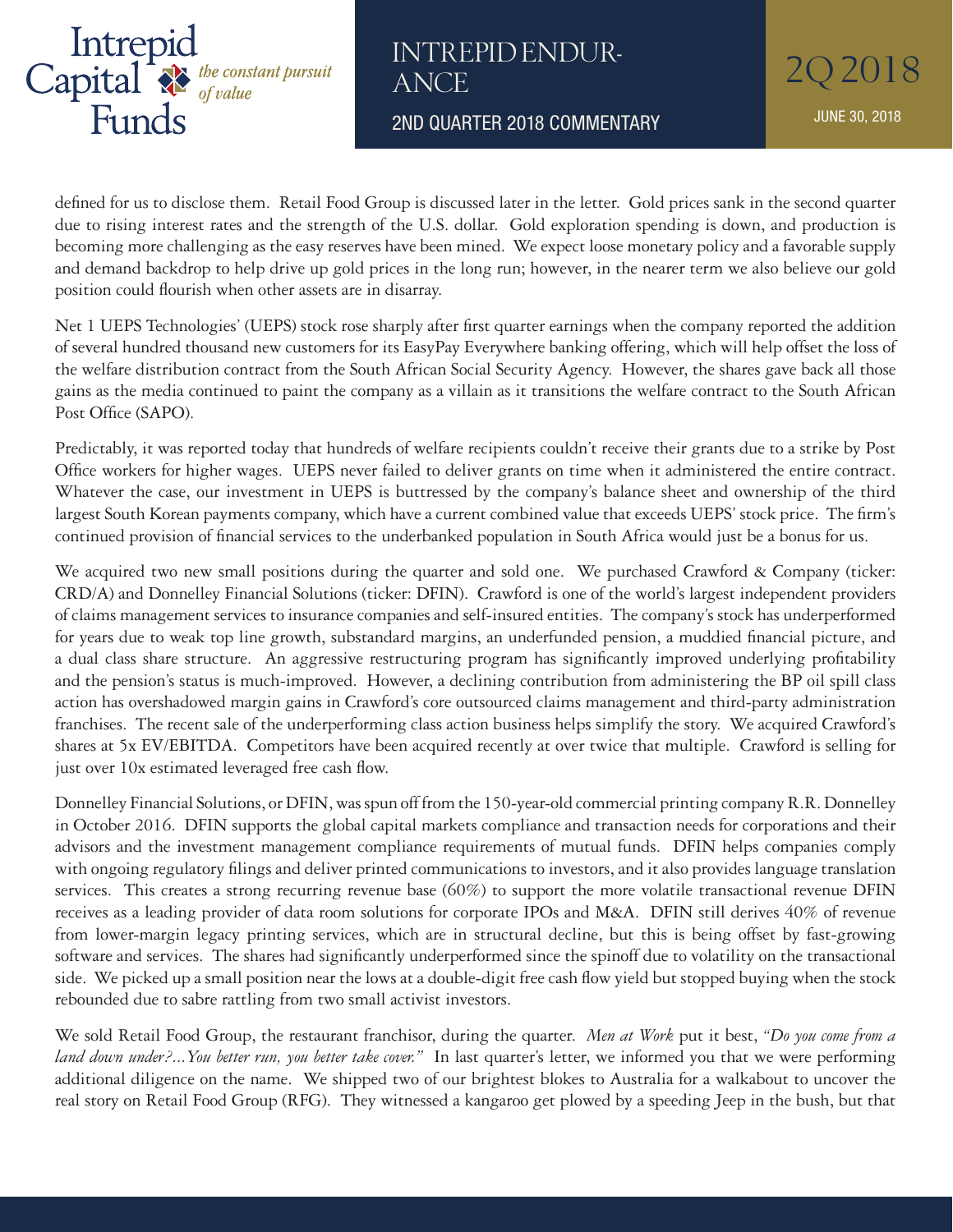

#### INTREPID ENDURANCE 202018 FUND

2ND QUARTER 2018 COMMENTARY JUNE 30, 2018

wasn't their most frightening encounter. Maybe it was the fact that they couldn't find a single franchisee who was happy with the parent company. Or perhaps it was the call a few days into the trip from RFG's CEO, who warned us not to "intimidate" franchisees by politely asking them about their satisfaction. No, the final straw had to be a meeting with top management that was conducted in a dimly lit old nursery, where the only chairs were preschool-sized. Crikey! That up-close encounter made it clear that the people leading the firm were either incredibly dishonest or a few sausages short of a barbie. We bailed immediately.

It's not hard to determine where we went wrong on this investment. We bought the shares when they nosedived during an aggressive smear campaign by the media. We were able to internally disprove some of those accusations. We thought this meant the other claims were less likely to be credible or were blown out of proportion, and we felt we had a margin of safety in the relatively stable franchise royalty stream and unrelated wholesale business. Unbeknownst to us, the franchisee base was disintegrating. We didn't reach this conclusion until we traveled from store to store in Australia. While our exit was painful and marred performance earlier this year, we have avoided additional steep losses by selling when we did.

The Fund's Primero Mining convertible bond was retired at par in May upon the completion of the takeover of the company by First Majestic Silver.

Did you know that the performance of the U.S. small cap market since the 2009 trough is greater than the performance of the S&P 500 leading up to the peak of the tech bubble?<sup>4</sup>

The S&P more than doubled its EPS over the nine-year period before the crash, while there has been minimal underlying EPS growth for small cap benchmarks. The small cap figures are admittedly diluted by unprofitable companies. Not every small cap is a speculation or  $\begin{bmatrix} 150 \\ 150 \end{bmatrix}$ massively overvalued today, but the majority are, in  $\begin{array}{c|c} \n\hline\n\end{array}$   $\begin{array}{ccc}\n\bullet & \bullet & \bullet \\
\bullet & \bullet & \bullet\n\end{array}$ our opinion, with the average company trading for 38x overvalued today, but the majority are, in our opinion, with the average company trading for 38x earnings and over 17x EBITDA. earnings and over 17x EBITDA.  $\frac{100}{200}$  companies. The small cap is a speculation of  $\frac{100}{200}$ 

Take WD-40 (ticker: WDFC) as one example. It's a

25.0 20.0 15.0 10.0 5.0

 $0.0$ 



**WD-40 EV/EBITDA (WDFC)** Source: Bloomberg  $Jun-12$ Jun-14 Jun-15 Jun-16  $J$ un-18 Jun-98 Jun-09 Jun-10  $Jun-17$ Jun-00 Jun-03 Jun-05 Jun-06 Jun-08  $J$ un- $11$ lun-99 Jun-04 Jun-07  $l$ un-13

like to own it again. In the ten-year period prior to this market cycle (1998 through 2008),  $WD-40's$  shares traded for an average of  $11x$  EBITDA. It's rare for WD-40 to ever trade at  $\mathbb{R}$  (tickering of the interface as a great business with a brand familiar to the second familiar to  $\mathbb{R}$  and  $\mathbb{R}$  conventionally "cheap" multiples because of the high quality  $\frac{dQ}{dt}$  of the business. Its earnings are very predictable. As of June  $\frac{dQ}{dt}$ 30, 2018, WD-40 traded for 24x trailing EBITDA. This level of multiple expansion is the norm in this environment, not the  $\frac{1}{2}$  exception. cycle  $(1998$  through  $200$  $\Box$  of the business. Its earnings are very predictable. As of June amment, not the  $\frac{1}{2}$  multiplicative of the higher  $\frac{1}{2}$ of multiple expansion is th ERCCPLION.

The length and extremes of this bull market have created difficult circumstances for absolute return investors. While The length and extremes of this bull market have created anneuit circums



<sup>4</sup> All indexes use the same number of days. For the S&P 500, the line chart reflects performance from December 10, 1990 through the market top on March 24, 2000. For the Russell 2000 and S&P Small Cap 600, the period is March 9, 2009 through June 30, 2018.  $\frac{1}{2}$  of mature  $\frac{1}{2}$  i,  $\frac{1}{2}$  of order multiple expansion is the The length and extremes of 4 All indexes use the same humber of days. For the S&P 500, the line chart reflects performance from December 10,